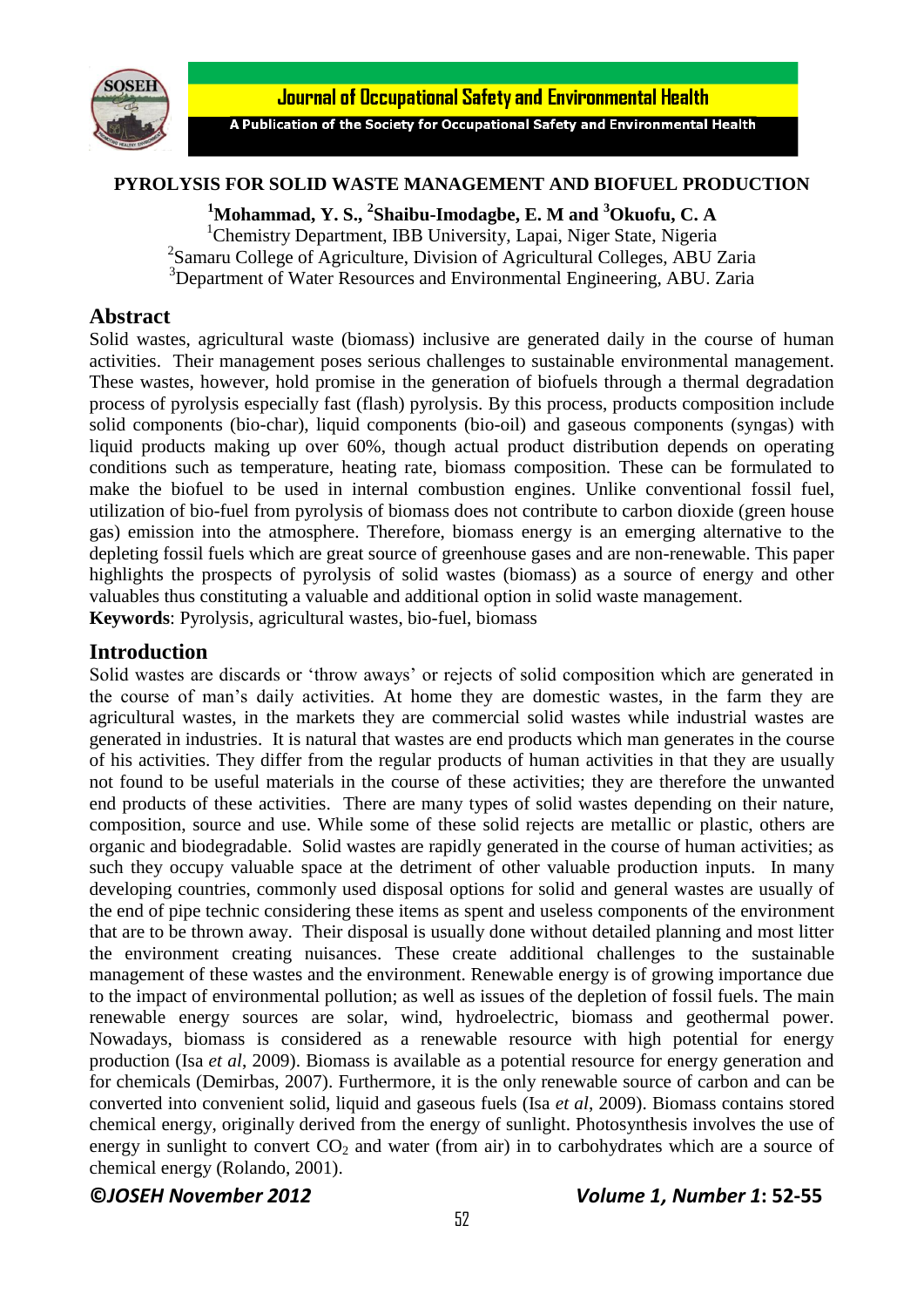### **Mohammad, Y. S., Shaibu-Imodagbe, E. M and Okuofu, C. A (2012). Pyrolysis for solid waste managementand biofuel production**

Photosynthesis is a process by which plants use solar energy to transfer the low energy  $CO<sub>2</sub>$  into energy rich organic compounds. Thus, solar energy is captured and stored in the form of chemical energy. The energy, which is stored in plants and animals (that eat plants or other animals), or in the wastes that they produce is called biomass energy. This energy can be recovered by burning biomass as a fuel. Biomass energy is derived from plant and animal material, such as wood from natural forests, wastes from agricultural and forestry processes and industrial, domestic, human or animal wastes. Large quantities of agricultural plant residues are produced annually worldwide and are vastly underutilized (Isa *et al*, 2009). The energy obtained from agricultural wastes or residues is a form of renewable energy and, in principle, utilizing this energy does not add carbon dioxide, which is a greenhouse gas, to the atmospheric environment, in contrast to fossil fuels. This is because the carbon dioxide that is emitted in the utilization of biomass energy is the same carbon dioxide that is captured during photosynthesis. Due to the lower content of sulfur and nitrogen in the biomass waste, its energy utilization also creates less environmental pollution and health risks than fossil fuel combustion (Kendry, 2002).

**Pyrolysis of Biomass:** Pyrolysis is thermal degradation either in the complete absence of oxidizing agents, or with such a limited supply that gasification does not occur to an appreciable extent or may be described as partial gasification. Relatively, low temperature of 500 to 800°C is employed compared to 800 to 1000°C in gasification (Energy, 2012). Pyrolysis is the basic thermochemical process for converting biomass to a more useful fuel (Demirbas, 1998). Biomass is heated in the absence of oxygen or partially combusted in a limited oxygen supply, to produce a hydrocarbon rich gas mixture, an oil-like liquid and a carbon rich solid residue (Isa *et al*, 2009). Utility of biomass as feedstock depends on the general information about the organic components (hemicellulose, cellulose, lignin), proximate analysis (moisture, volatile, fixed carbon, ash), ultimate analysis (carbon, hydrogen, oxygen) and heating value. Biomass contains varying amounts of cellulose, hemicellulose and lignin. Cellulose is a straight and stiff molecule with a polymerization degree of approximately 10,000 glucose units (C6 sugar). Hemicelluloses are polymers built of C5 and C6 sugars with a polymerization degree of about 200 sugar units. The chemical and thermal stability of hemicellulose is lower than that of cellulose. Lignin is a three dimensional branched polymer composed of phenolic units. Due to the aromatic content of lignin, it degrades slowly on heating and contributes to a major fraction of the char formation. In biomass, cellulose is generally the largest fraction followed by hemicellulose, lignin, ash (Bridge, 1999). The pyrolysis processes can be categorized into slow and fast pyrolysis. Fast pyrolysis is currently the most widely used pyrolysis system. Slow pyrolysis takes several hours to complete and results in biochar as the main product. On the other hand, fast [pyrolysis](http://en.wikipedia.org/wiki/Pyrolysis) yields 60% bio-oil and takes seconds for complete pyrolysis. In addition, it gives 20% biochar and 20% syngas (Salman, 2009). Fast or flash pyrolysis is used to maximize either gas or liquid products according to the temperature employed (Energy, 2012).

**Products of Biomass Pyrolysis:** The primary products may be gaseous, liquid or solid depending on the process employed; or the operating conditions. Mostly, interest is in the liquid products due to their ease of storage, transportation, handling in combustion engines and potential for oil substitution (Energy, 2012). The oils (liquid products) from biomass pyrolysis are dark brown viscous liquids (Demirbas, 2007). The liquid is composed of a very complex mixture of oxygenated hydrocarbons. The complexity arises from the degradation of lignin, and a broad spectrum of phenolic compounds. The liquid is often called oil, but is more like tar. This also can be degraded to liquid hydrocarbon fuels (Energy, 2012). Bio-oil is not suitable for direct use in standard internal combustion engines. Alternatively, the oil can be upgraded to either a special engine fuel or through gasification, to a syngas and then bio-diesel (Salman, 2009). Water constitutes 15-30%. Other major classes of components are sugar and anhydro-sugar, alcohol, carbonyl and hydroxycarbonyl compounds, monocarboxylic acids, and phenolic compounds mainly derived from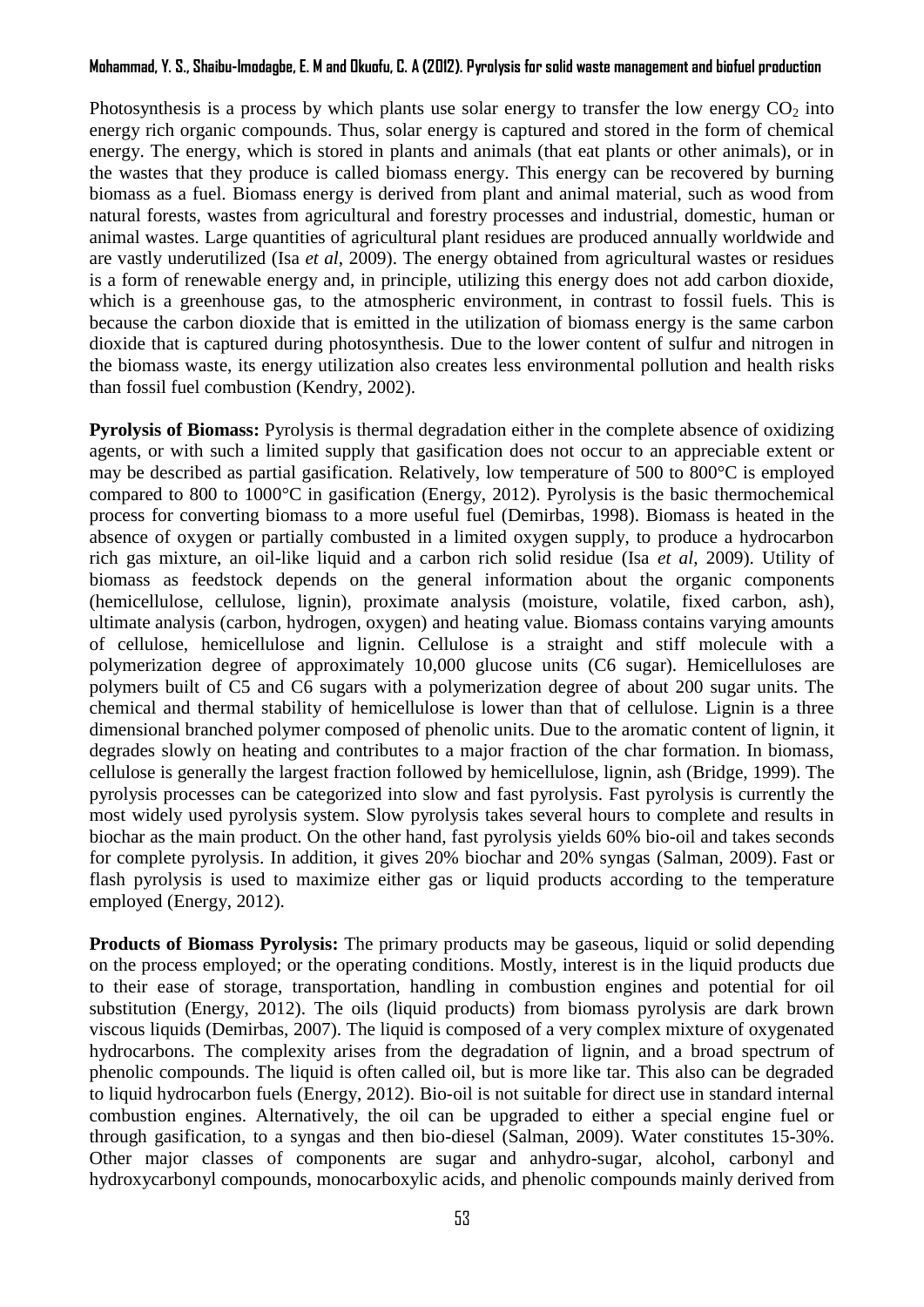lignin (Demirbas, 2007). In addition, bio-oil is also a vital source of a wide range of organic compounds and specialty chemicals (Salman, 2009). The solid product from pyrolysis is char. Besides being a solid fuel, biochar can also be utilized as a useful, commercialized material, such as filter medium or activated carbon, oil adsorbent, a building material component, fertilizer (Thailand, 1984). The gas products from pyrolysis include CH<sub>4</sub>, C<sub>2</sub>H<sub>4</sub>, C<sub>2</sub>H<sub>6</sub>, CO, CO<sub>2</sub>, H<sub>2</sub>, H<sub>2</sub>O (Jeno, 2001). Pyrolysis gases should be utilized on or near the site of production. However, the gas is extremely useful for drying crops, water pumping, and heating boilers. The dry and clean gas can also be used for powering internal combustion engines (Thailand, 1984).

**Factors affecting Product Distribution of Biomass:** The distribution of products depends mainly on the biomass composition and rate and duration of heating. Other factors include; reactor type, catalyst, residence time and presence of reactive gases such as air (oxygen) and hydrogen.

**Temperature and heating rate:** Table 1 shows the effect of temperature and heating rate on product distribution (Jeno, 2001). Suneerat *et al*, (2008) in their study on the effect of temperature  $(200-800^{\circ}C)$  on the pyrolysis of biomass, observed that significant weight loss occurred at temperatures between  $200-400^{\circ}$ C after which the weight loss rate was much lower. This is more likely due to the impact of decomposition of cellulose which decomposes quickly at  $200-400^{\circ}$ C. The decomposition of lignin which is slower but spans over the entire temperature range is thought to be responsible for additional weight loss  $(400-800^{\circ}C)$ . Ronaldo,  $(2001)$  reported that a rapid heating increases volatile yield and decreases char yield and also leads to a fast decomposition of the biomass to primary volatiles. Rapid pyrolysis of biomass shows that char yield remains constant above a certain temperature and further increase in heating rate because of additional increase of temperature does not affect the char yield.

*Biomass composition***:** Suneerat *et al*, (2001) investigated the relationship between the chemical components (Table 2) and the pyrolysis weight losses of the three biomass samples; rice husk, rice straw and corncob at  $850^{\circ}$ C. In the experiment, pyrolysis rates were found to be influenced by the proportion of the chemical components of the biomass. The higher the lignin content which normally corresponds to the lower content of cellulose, the lower the pyrolysis weight loss (i.e., lower volatile products). Corncob, which contains the highest cellulose content, gave the highest total volatile yield. Ronaldo (2001) also reported that biomass with higher cellulose content gives more volatile and less char products. Higher yields of char are favoured by high carbon content, low oxygen content, low hydrocarbon content and high content of coke forming component such as lignin.

| Twore It Entert of Temperature and Heading Take on Frouwer Dhomowitch of Diomaso I (101/010) |                    |                    |                   |                            |  |
|----------------------------------------------------------------------------------------------|--------------------|--------------------|-------------------|----------------------------|--|
| <b>Pyrolysis</b>                                                                             | Heating rate (k/s) | Residence time (s) | Temperature (° C) | <b>Product</b>             |  |
| Slow                                                                                         |                    | 300-1800           | 400               | Char                       |  |
|                                                                                              |                    |                    | 600               | Gas/oil/char               |  |
| Fast                                                                                         | $500-10^{5}$       | $0.5 - 5$          | 500-650           | 70% oil; 15% char; 15% gas |  |
| Flash                                                                                        | $>10^{5}$          | <1                 | < 650             | Oil                        |  |
|                                                                                              |                    | $<$ 1              | >650              | Gas                        |  |
|                                                                                              |                    | < 0.5              | 1000              | Gas                        |  |

|  |  |  | Table 1: Effect of Temperature and Heating Rate on Product Distribution of Biomass Pyrolysis. |  |  |
|--|--|--|-----------------------------------------------------------------------------------------------|--|--|
|--|--|--|-----------------------------------------------------------------------------------------------|--|--|

|  |  | <b>Table 2:</b> Chemical Composition of Selected Biomass |  |  |
|--|--|----------------------------------------------------------|--|--|
|--|--|----------------------------------------------------------|--|--|

| <b>Biomass</b> | <b>Hemicellulose</b> | <b>Cellulose</b> | Lignin |
|----------------|----------------------|------------------|--------|
| Rice husk      | 28.6                 | 28.6             | 24.4   |
| Rice straw     | 35.7                 | 32.0             | 22.3   |
| Corncob        | 31.0                 | 50.5             | 15.0   |